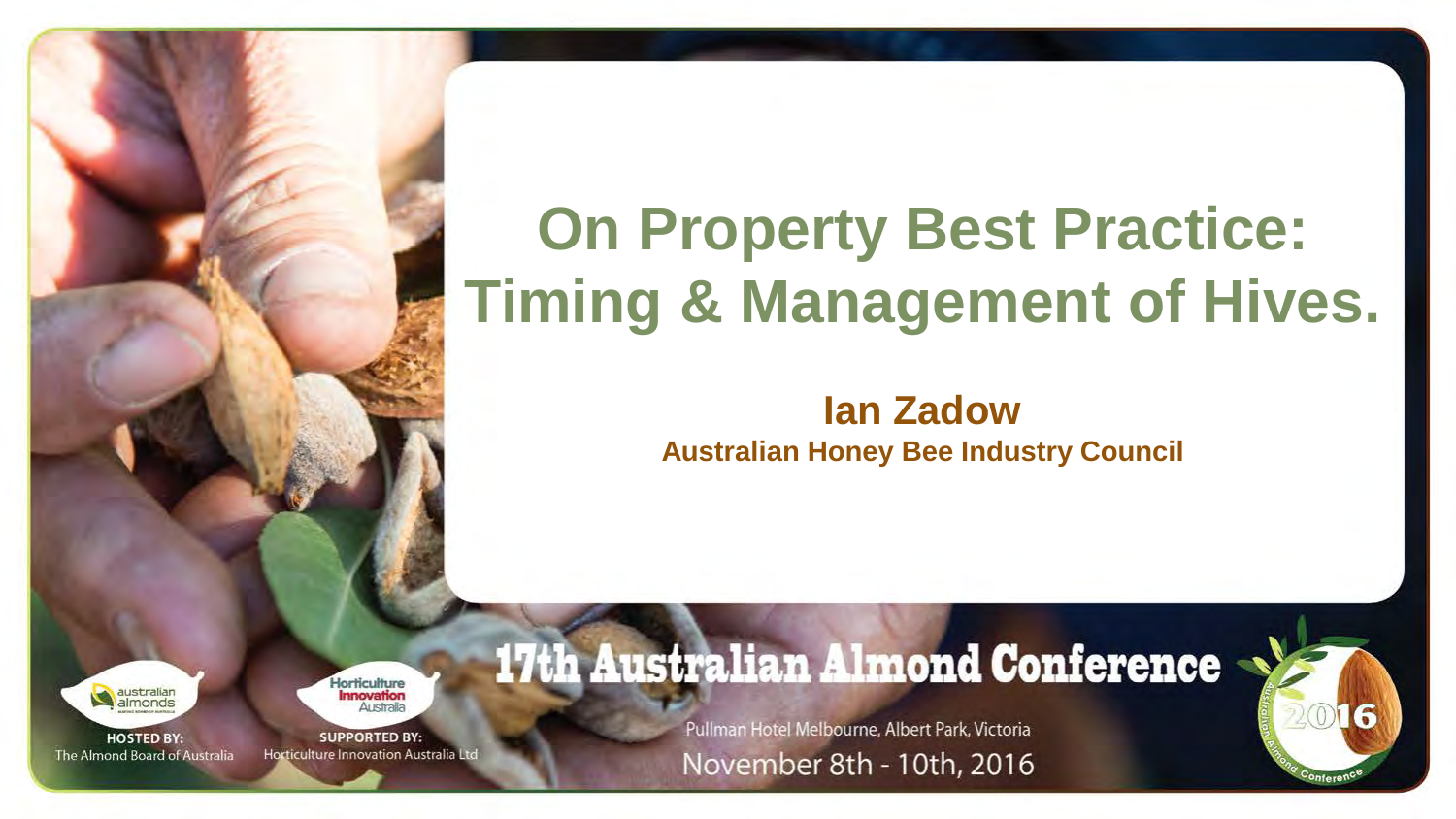



17th Australian Imond Conference



#### Principal, **Zadow Apiaries** Former Chair, **Australian Honey Bee Industry Council**

Ian Zadow is a commercial beekeeper based at Tintinara in the Upper South East of South Australia and has been involved with almond pollination for 20 years in the SA Riverland region.

Ian is heavily involved in industry leadership within the Apiary Industry. He has been an executive member of the South Australian Apiarists' Association for 14 years including 3 years as president. He has been an executive member of the Australian Honey Bee Industry Council for 8 years and has just stepped out of 3 years as Chairman.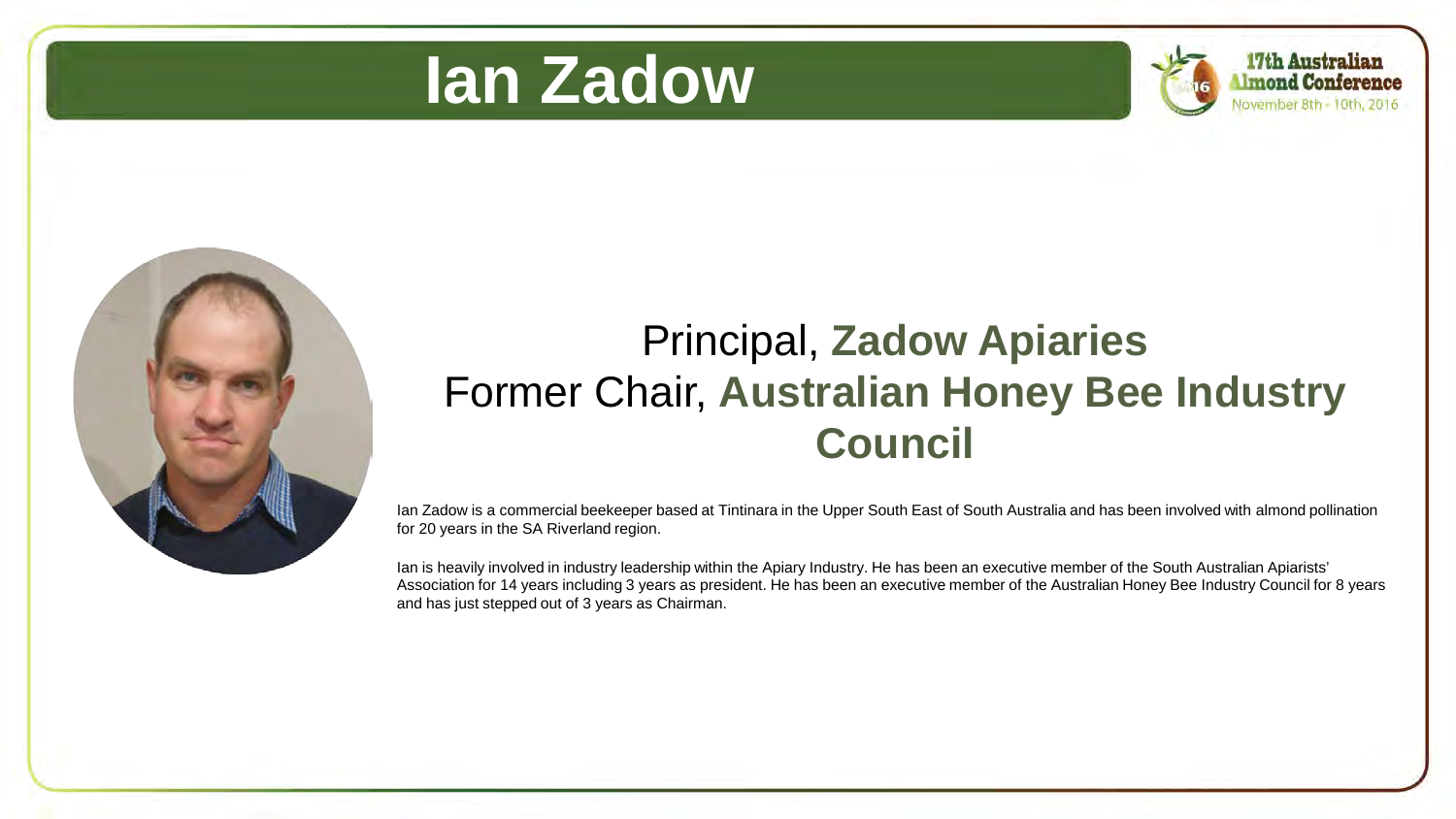





- Hive standards & auditing of hives
- Timing of moving hives in and out of pollination
- Disease risks with pollination and our new Industry Biosecurity program
- Chemical use during pollination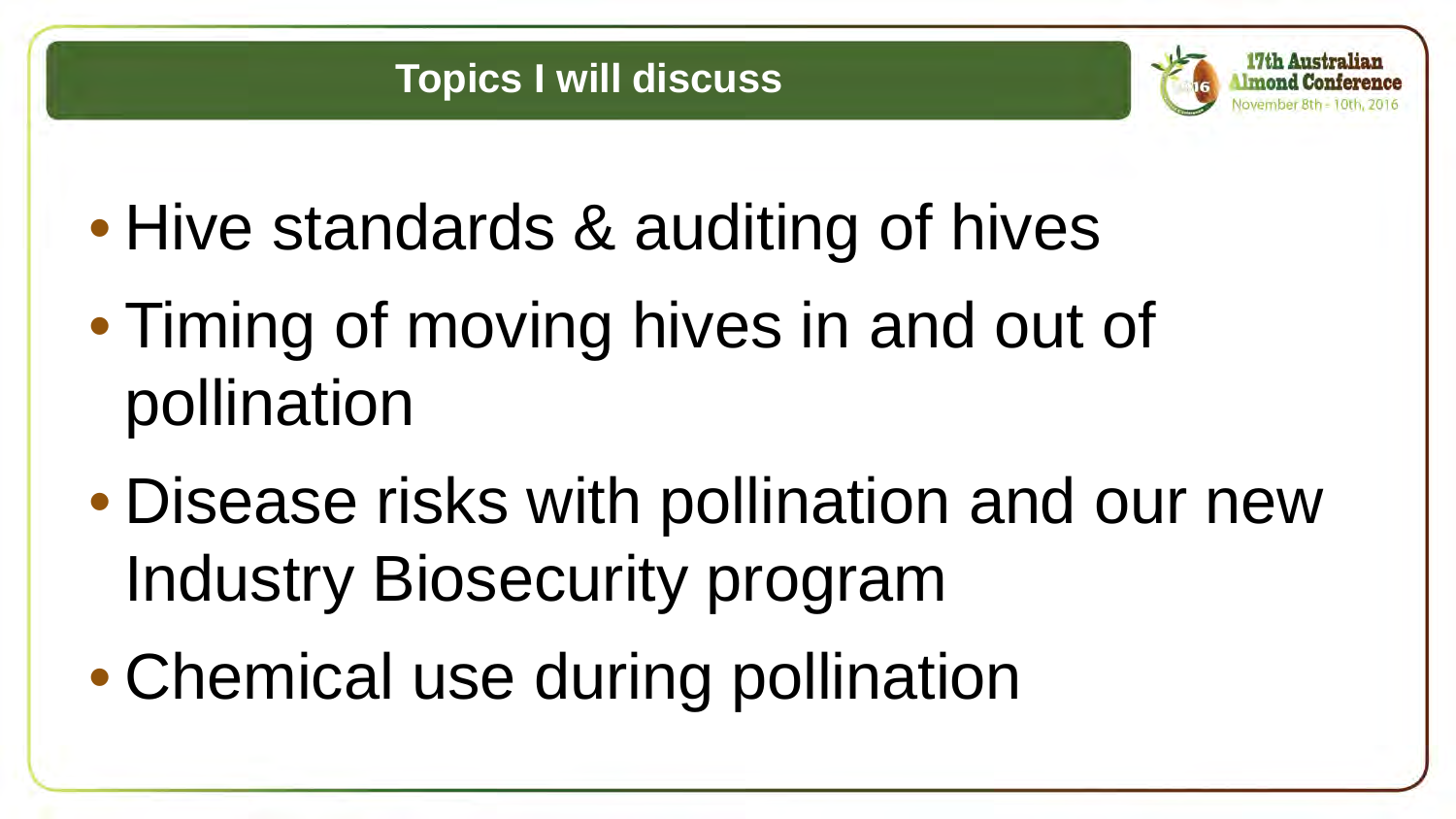#### **Hive standards & auditing of hives**

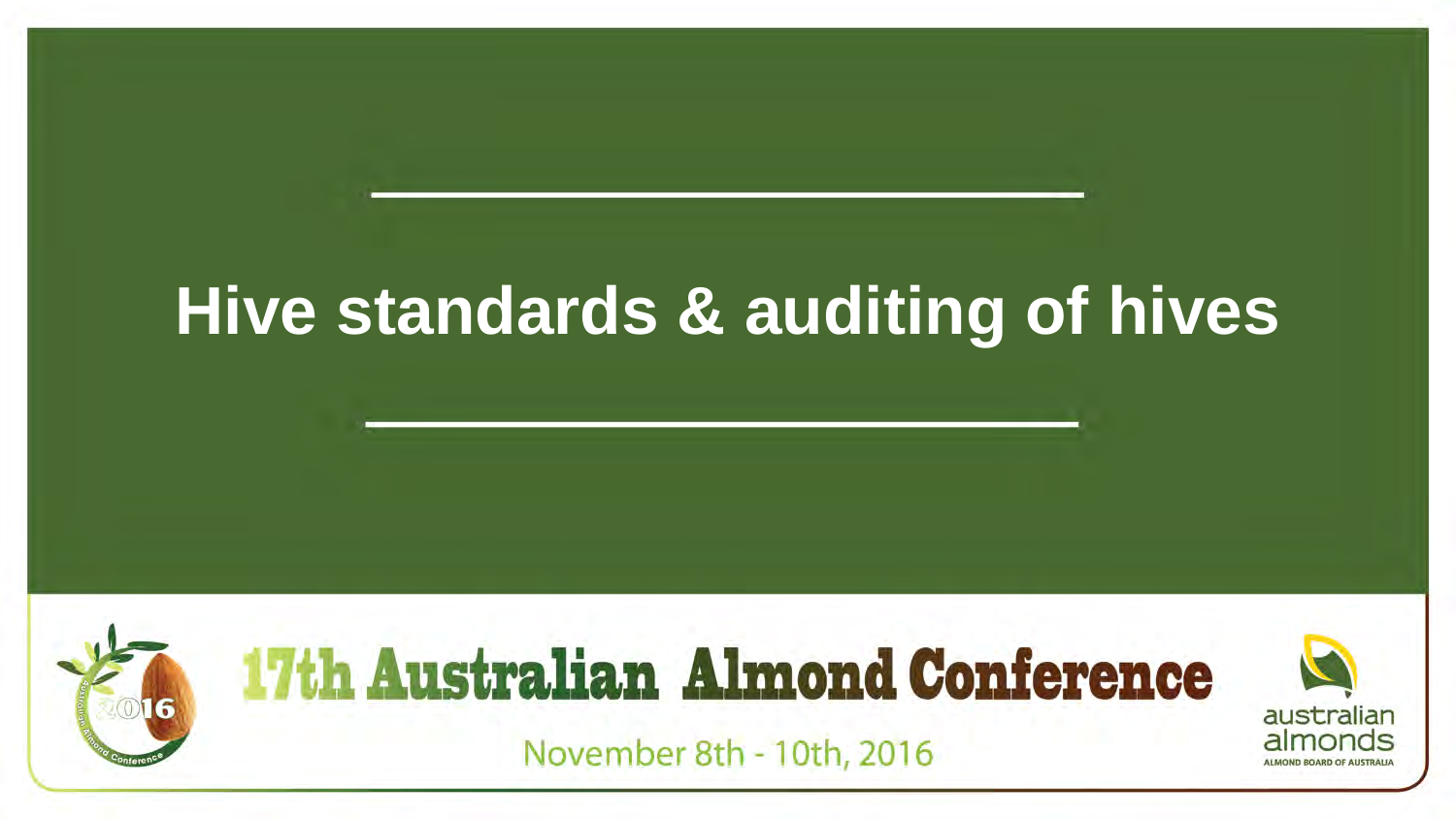#### **Hive Standards**



- Almonds are the first crop to be pollinated after winter and management of hives is critical to ensure hives are in good condition
- Hive standards for pollination should be set by growers
- The current minimum standard used is
	- 6 frames of bees
	- An active laying queen
	- Adequate stores of honey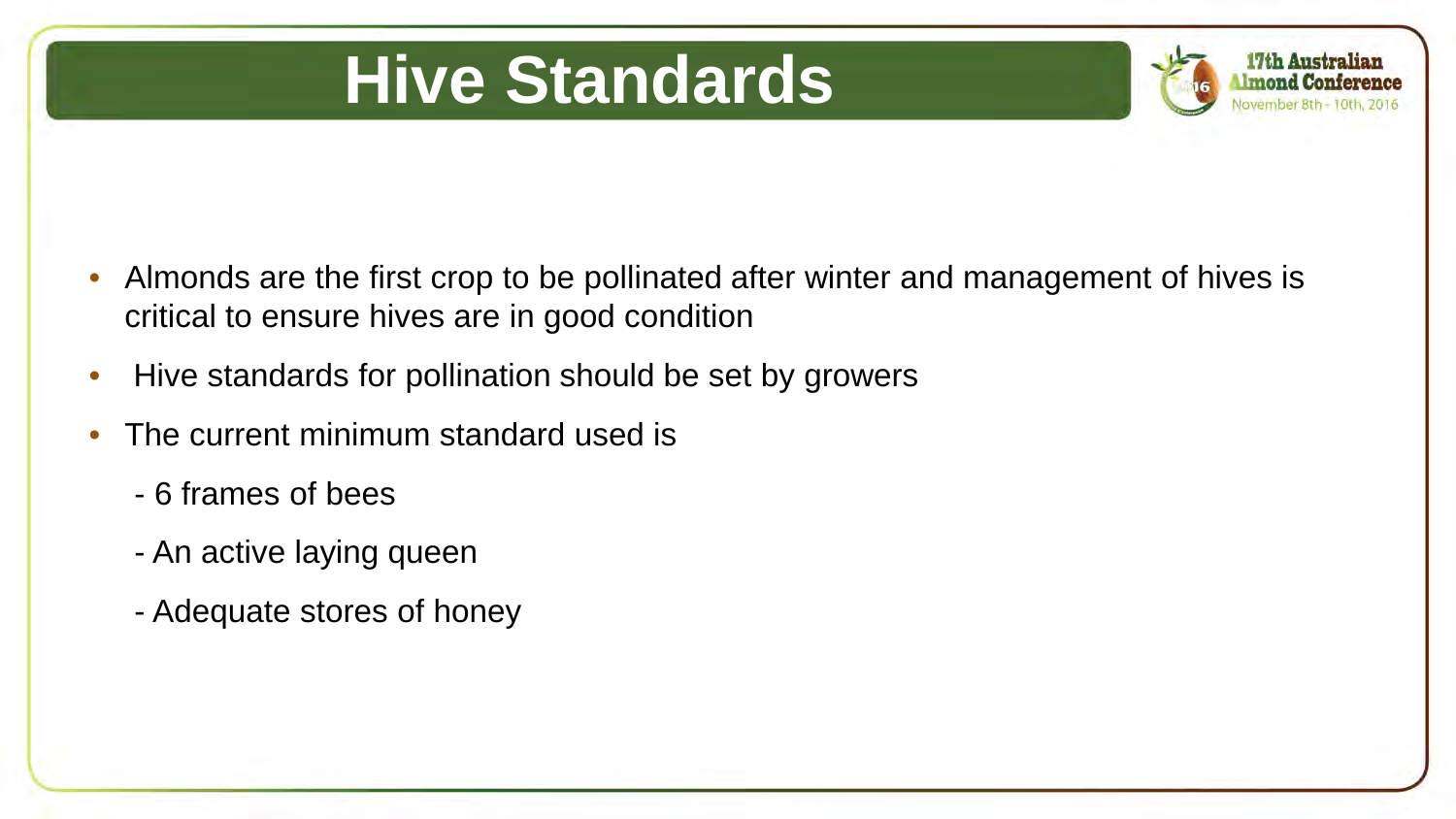# **Auditing Hives**



- Beekeepers should check hives are to standard prior to delivery to pollination
- Growers should audit their beekeepers hives to the standard
- Ideally the audit should be done within 7 days of the hives being delivered and about 10% of hives checked.
- If dead or very weak hives are found action needs to be taken to remove and replace them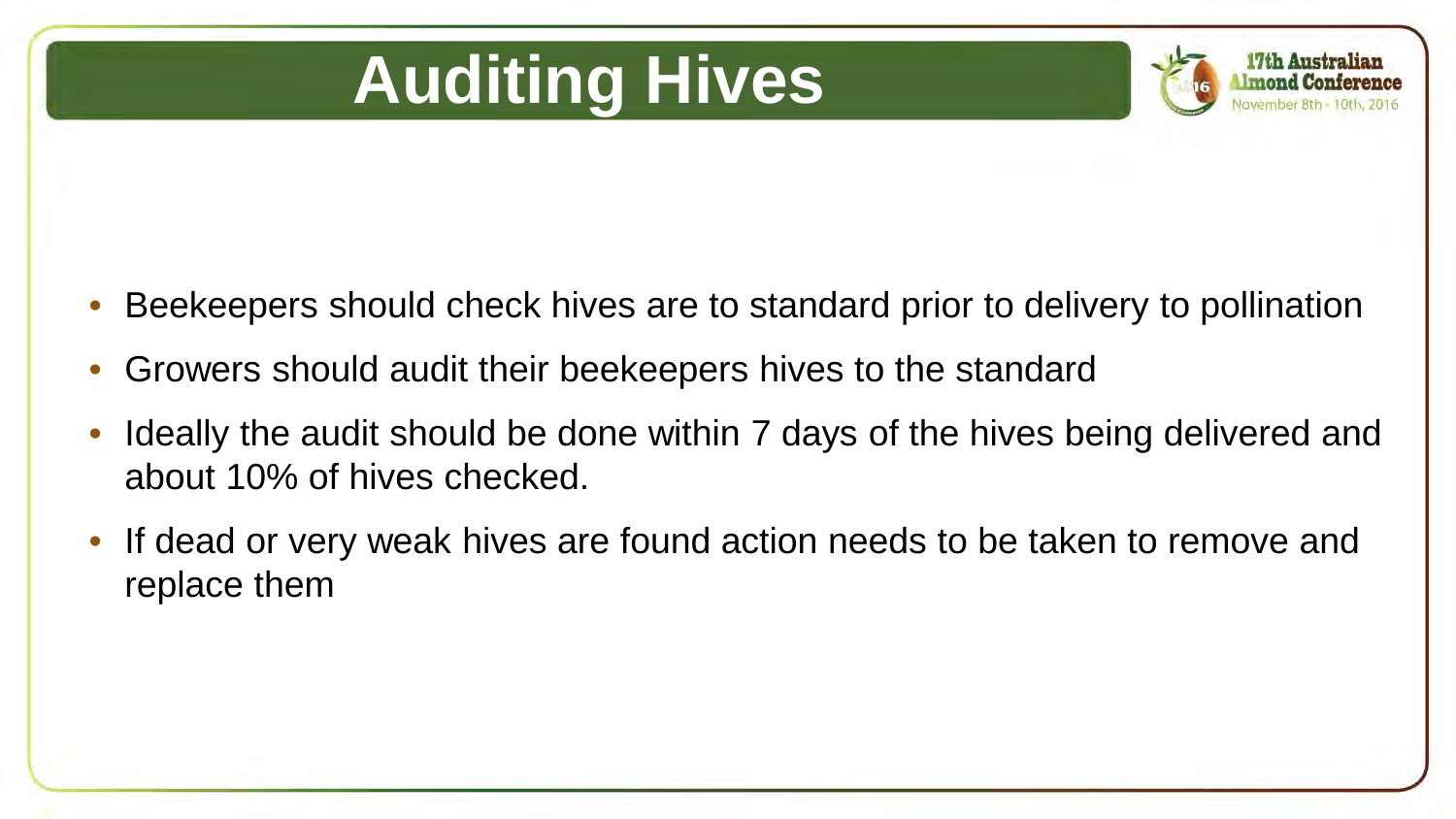# **Timing of moving hives in and out of pollination**

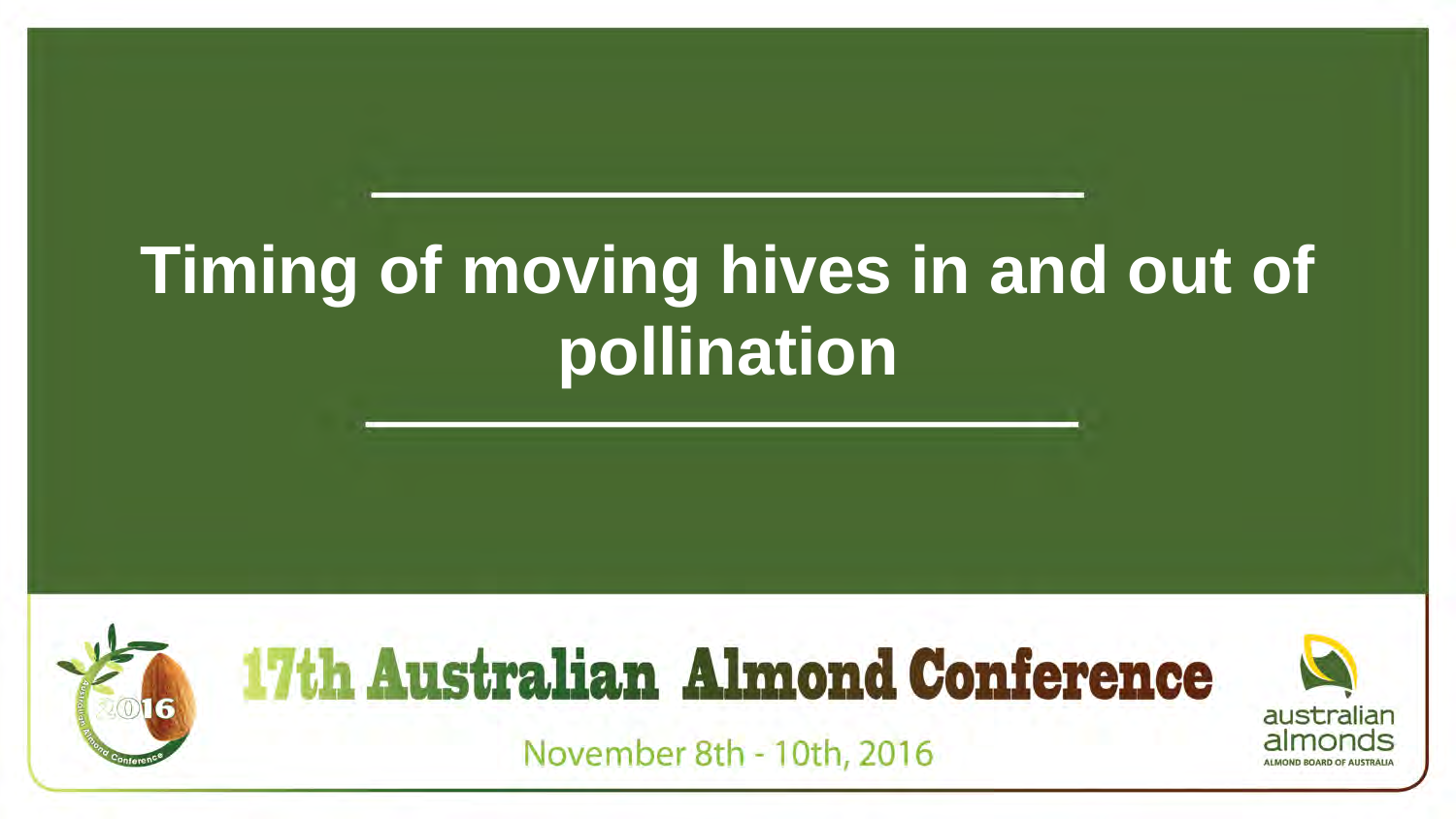# **Moving hives in**



- The timing of moving hives in and out of pollination is important to ensure good pollination and also minimise stress on the hives
- Due to the high density of bees required for pollination, at the start and end of flowering there isn't enough flower to sustain all the bees and this can be a stress factor on the bees
- By staging the movement of hives in and out of the orchard in relation to the amount of flower it helps reduce the stress on the hives.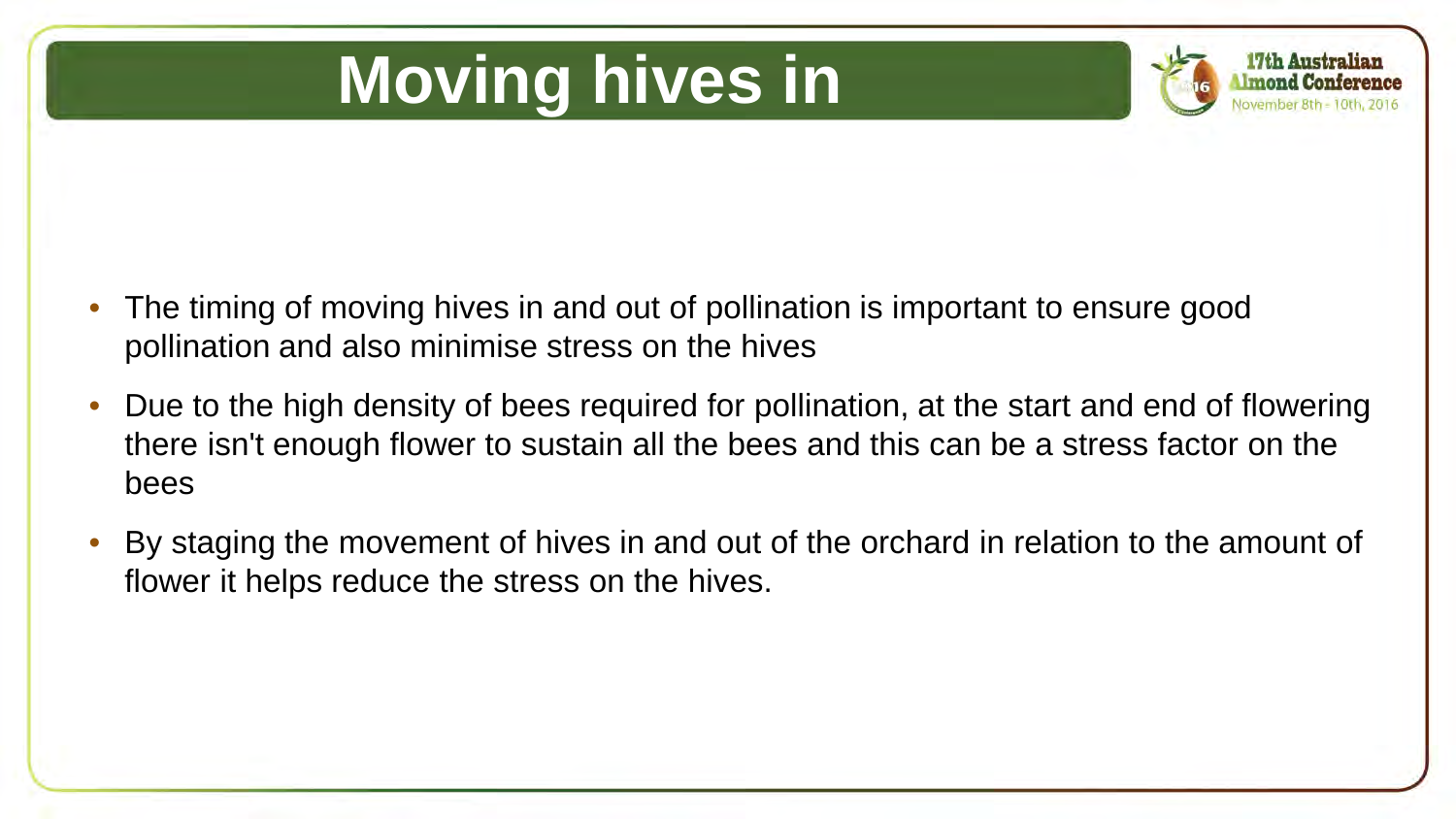#### **Moving hives out**



- Moving the hives out should also be staged in relation to the amount of flower.
- After full bloom and as the flower starts to reduce, the hive numbers should also be reduced from the orchard
- Providing additional floral resources in the orchard can help reduce stress on hives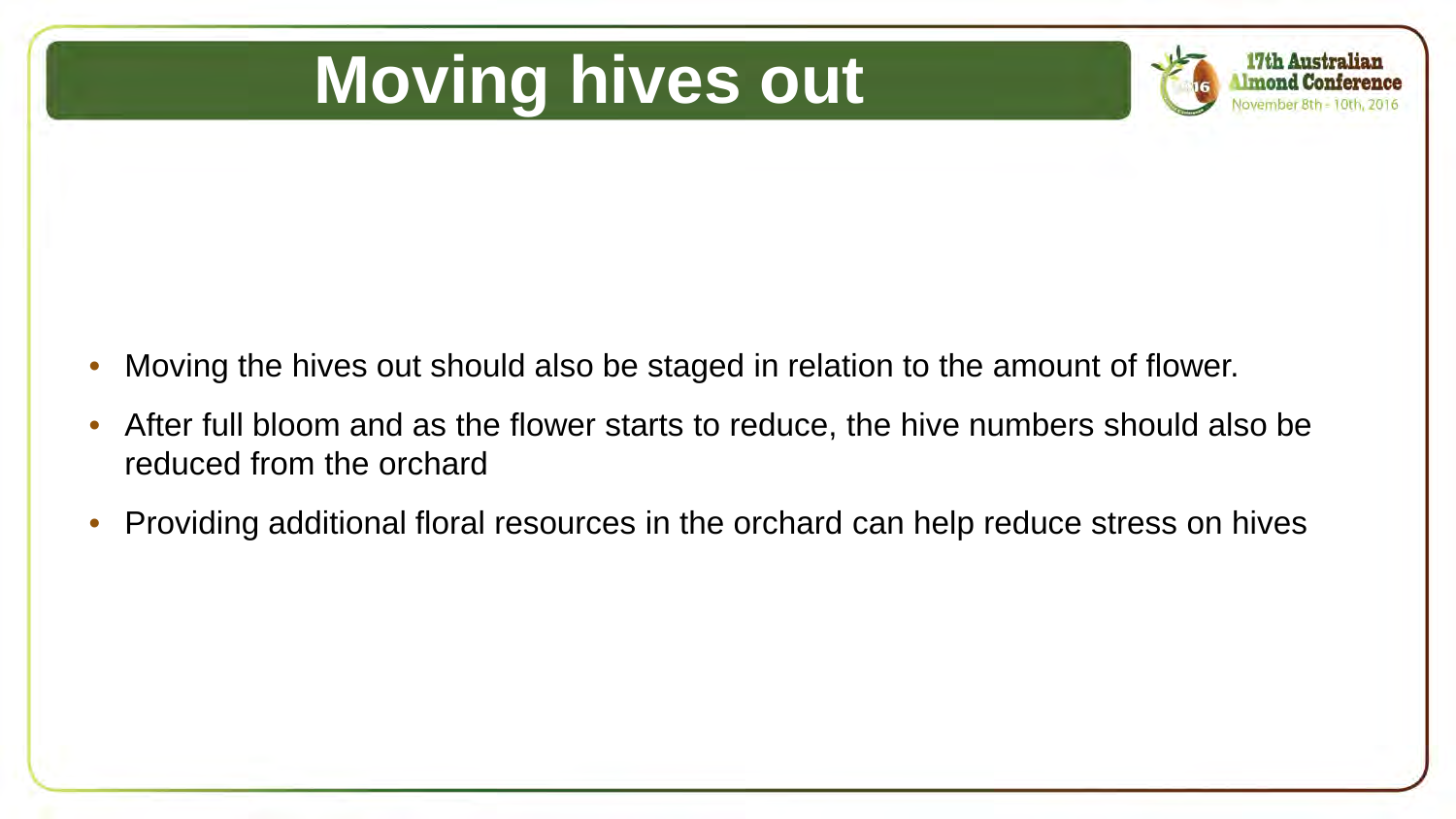## **Disease risks with pollination and new Industry Biosecurity program**

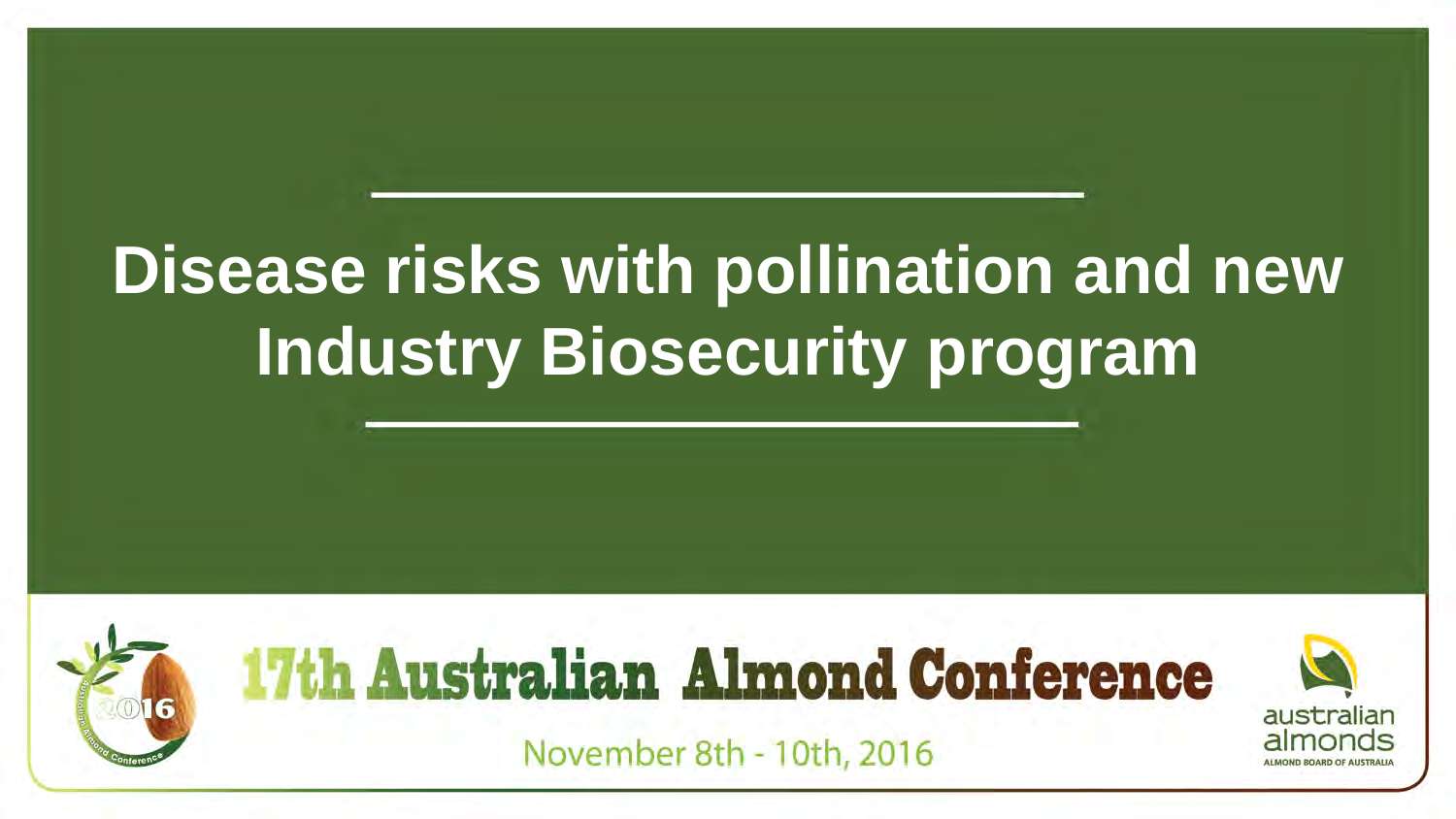#### **Disease Risks**



- Due to the high density of hives required for pollination and the close distance between different beekeepers hives, there is an increased risk of disease spread.
- If dead or weak hives are brought to pollination they pose a huge threat of disease transfer and if the bees are left in too late at the end of flowering there is a great risk of disease transfer through robbing.
- It is important that beekeepers don't take diseased hives to pollination.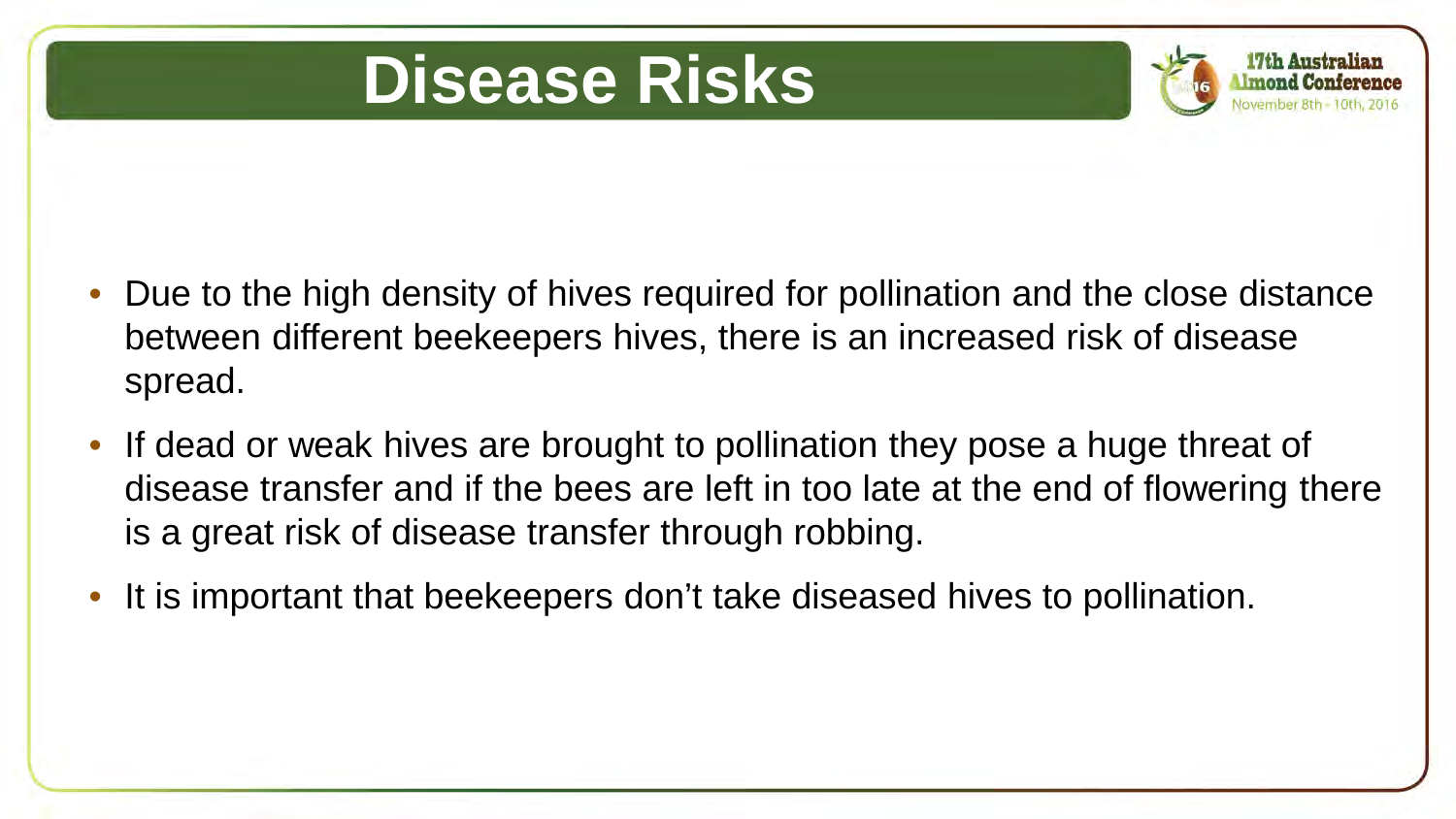#### **Industry Biosecurity Program**

- Over the last three years the Australian Honey Bee Industry Council has developed a new National Bee Biosecurity Program
- The program is underpinned by a Bee Biosecurity Code of Practice which outlines minimum best practice for pest and disease control. All beekeepers will be required to comply with this code and complete an annual Certificate of Compliance to the Code
- We believe that in the future, almond growers should be requesting a copy of the Certificate of Compliance each year from their beekeepers to ensure disease spread is avoided during pollination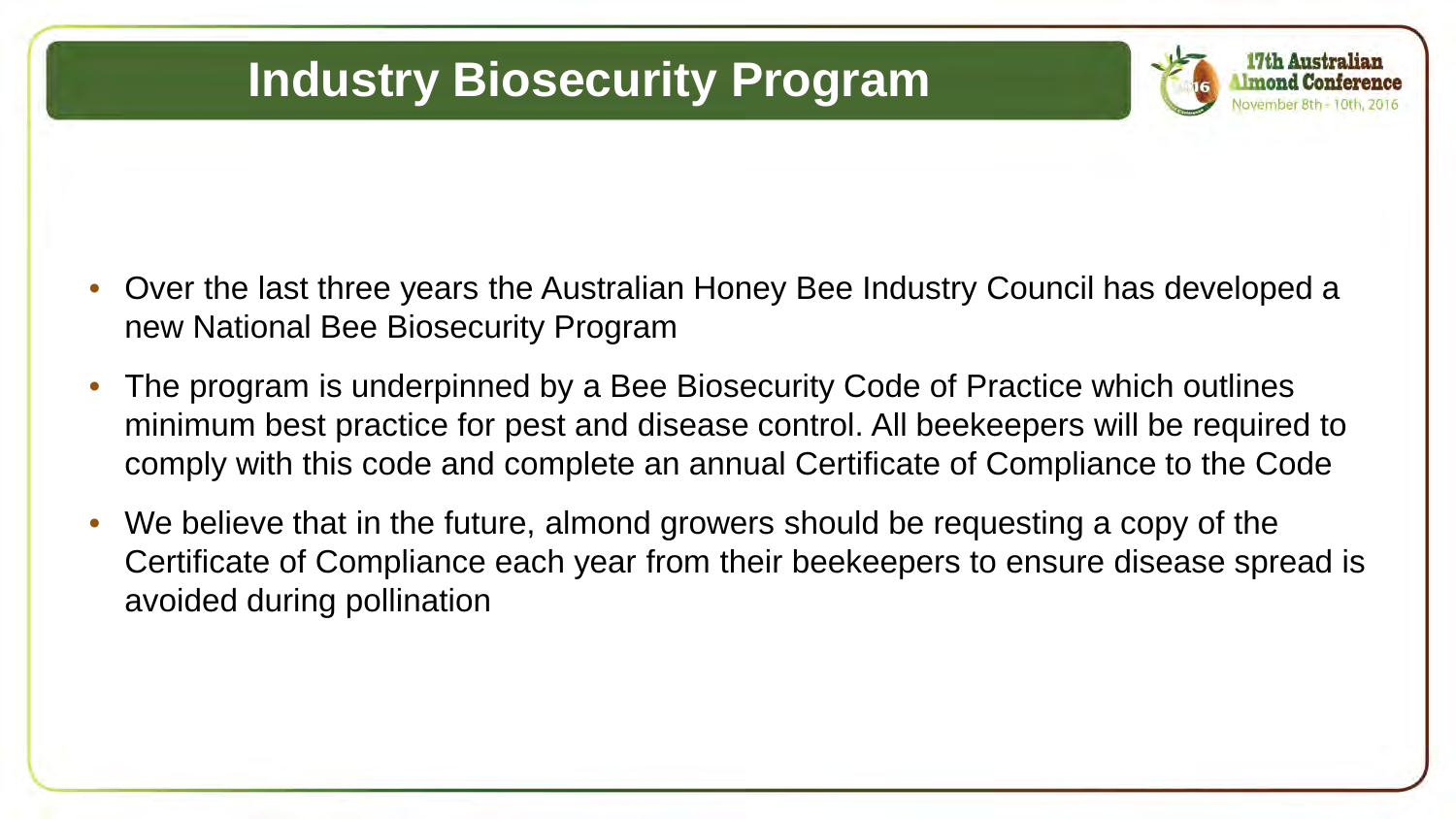#### **Chemical use during Pollination**

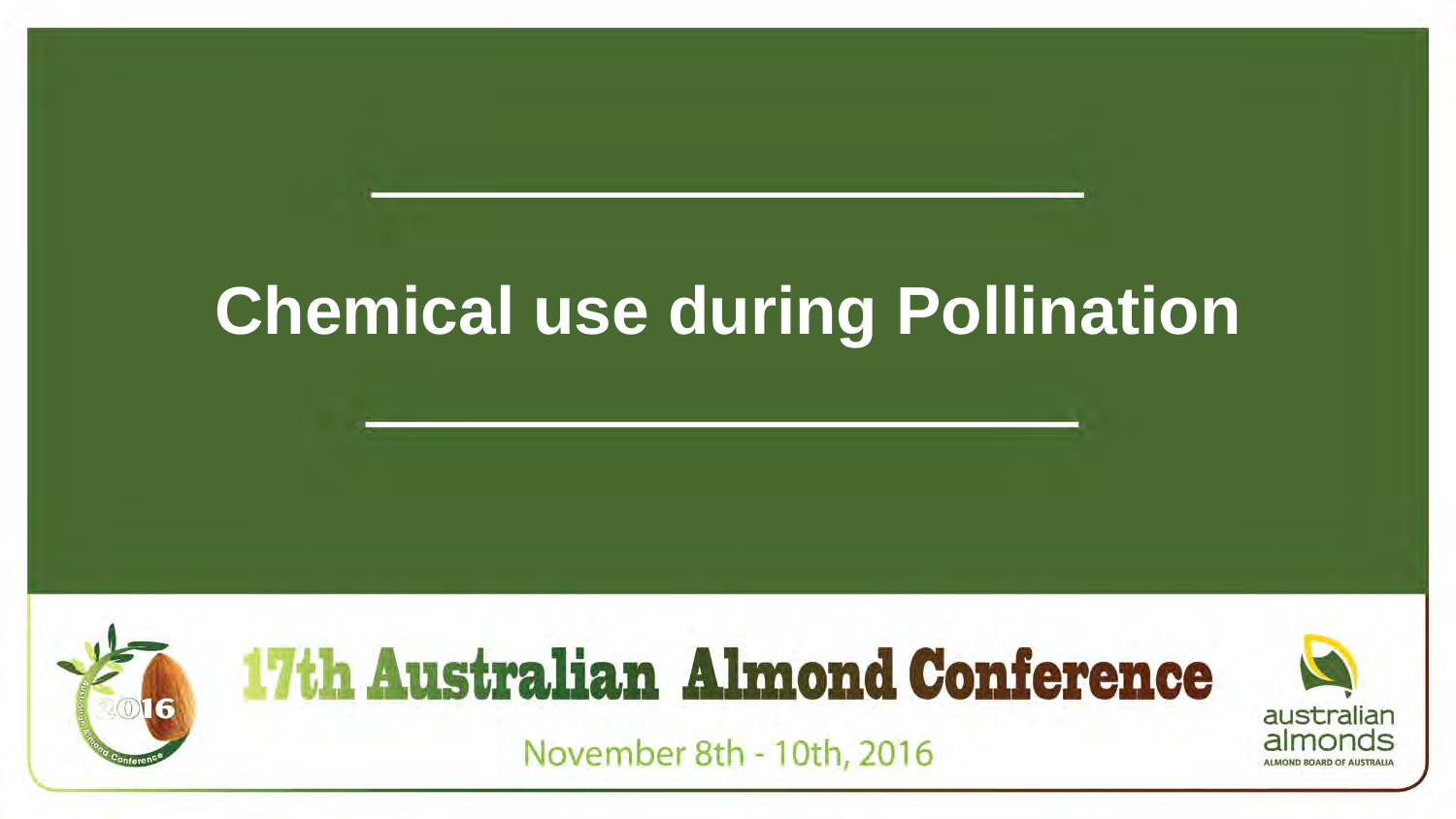#### **Chemical use during Pollination**



- Chemical use around the orchard is another issue of concern to beekeepers and the health of their hives
- We understand that chemicals need to be used to grow your crop but prefer minimal use while the bees are present and that applications are made while the bees aren't working the flowers
- Communication with your beekeepers about your chemical usage during flowering is highly recommended